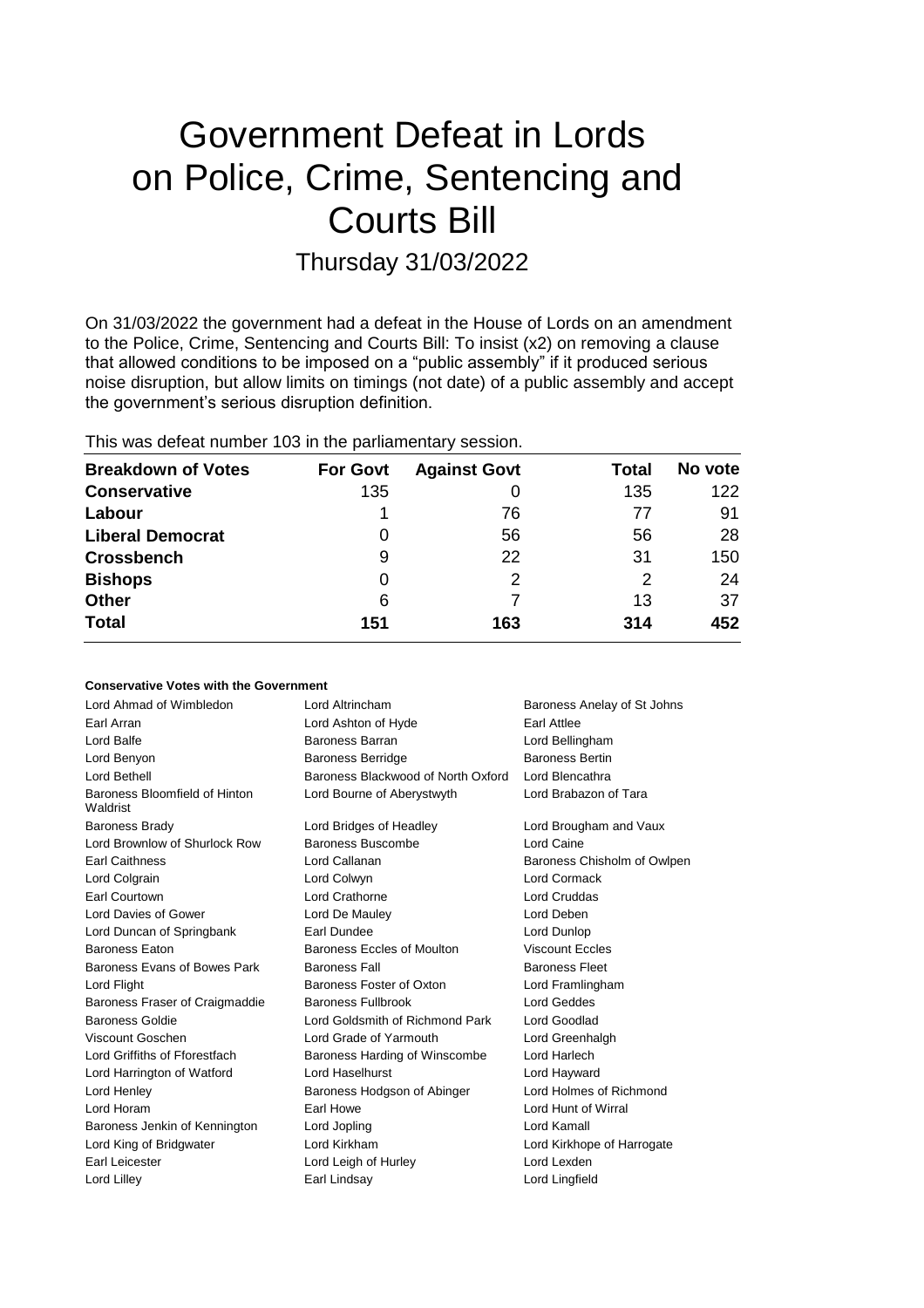Earl Liverpool **Lord Livingston of Parkhead** Lord Mancroft Baroness Manzoor Lord Marland Lord McColl of Dulwich Baroness Meyer **Baroness Morgan of Cotes** Lord Moylan Baroness Nicholson of Winterbourne Baroness Noakes Lord Northbrook Lord Offord of Garvel **Lord Parkinson of Whitley Bay** Baroness Penn Lord Pickles Lord Polak Lord Popat Lord Porter of Spalding **Baroness Rawlings** Lord Reay Baroness Redfern Lord Risby Lord Robathan Baroness Sanderson of Welton Lord Sandhurst Lord Sassoon Baroness Scott of Bybrook Baroness Seccombe Lord Sharpe of Epsom Lord Sherbourne of Didsbury Lord Shinkwin Earl Shrewsbury Baroness Stedman-Scott Lord Stewart of Dirleton Baroness Stowell of Beeston Lord Strathcarron **Lord Strathclyde** Baroness Sugg Lord Suri Lord Taylor of Holbeach Lord Trefgarne Viscount Trenchard **Lord Udny-Lister Baroness Vere of Norbiton** Baroness Verma Lord Wasserman Lord Wei Lord Willetts Baroness Williams of Trafford Lord Wolfson of Tredegar Baroness Wyld Lord Young of Cookham Viscount Younger of Leckie

# **Conservative Votes against the Government**

#### **Labour Votes with the Government** Lord Morgan

### **Labour Votes against the Government**

Baroness Armstrong of Hill Top Lord Bach Lord Bassam of Brighton Lord Berkeley **Baroness Billingham** Baroness Blower Lord Blunkett Lord Bradley Lord Bragg Lord Browne of Ladyton Lord Campbell-Savours Lord Cashman Baroness Chakrabarti **Viscount Chandos** Lord Coaker Lord Collins of Highbury Baroness Corston Lord Davies of Brixton Baroness Donaghy Baroness Drake Lord Dubs Lord Elder Lord Faulkner of Worcester Baroness Golding Lord Grocott Lord Hain Viscount Hanworth Lord Haskel Baroness Hayman of Ullock Baroness Healy of Primrose Hill Lord Hendy **Baroness Henig** Lord Howarth of Newport Baroness Jones of Whitchurch Lord Jones Lord Kennedy of Southwark Baroness Lawrence of Clarendon Lord Liddle Lord Lipsey Baroness Lister of Burtersett Lord Maxton Lord McAvoy Baroness McIntosh of Hudnall Lord McNicol of West Kilbride Baroness Merron Lord Monks Lord Murphy of Torfaen Lord Pendry Baroness Pitkeathley Lord Ponsonby of Shulbrede Baroness Ramsay of Cartvale Baroness Rebuck Lord Reid of Cardowan Lord Robertson of Port Ellen Lord Rosser **Baroness Sherlock** Lord Sikka Baroness Smith of Basildon Lord Snape **Lorge Communist Standale Standard Stansgate** Viscount Stansgate Baroness Symons of Vernham Dean Baroness Taylor of Bolton Lord Touhig Lord Triesman **Lord Turnberg** Lord Turnberg Lord Turnberg Lord Turnberg Lord Watson of Invergowrie Lord West of Spithead Baroness Wheeler Lord Whitty Baroness Wilcox of Newport Lord Wood of Anfield Baroness Young of Old Scone

Baroness Adams of Craigielea Lord Adonis Lord Anderson of Swansea

#### **Liberal Democrat Votes with the Government**

# **Liberal Democrat Votes against the Government**

Lord Addington Lord Alderdice Lord Allan of Hallam Baroness Bakewell of Hardington Mandeville Baroness Brinton Lord Bruce of Bennachie Lord Burnett Baroness Burt of Solihull Lord Campbell of Pittenweem Lord Clement-Jones Lord Dholakia **Baroness Doocey** Baroness Poster Baroness Featherstone Lord Foster of Bath **Lord Fox** Lord Fox **Baroness Garden of Frognal** 

Baroness Barker **Lord Beith**